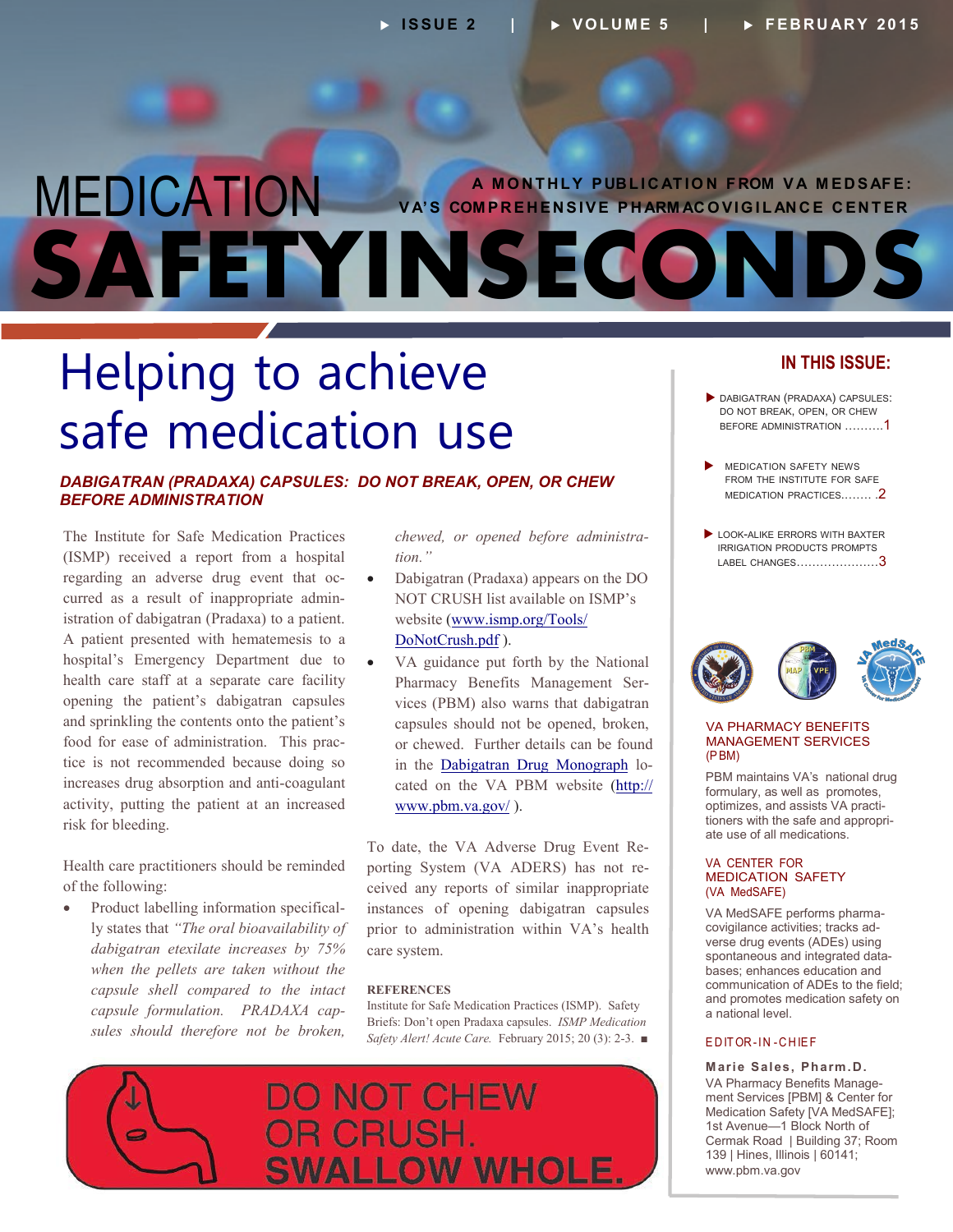# <span id="page-1-0"></span>**from ismp**

#### **FARXIGA (DAPAGLIFLOZIN) AND FETZIMA (LEVOMILNACIPRAN): LOOK-ALIKE/SOUND-ALIKE NAME CONFUSION**

 The Institute for Safe Medication Practices (ISMP) reports 5 medication errors submitted to the Food and Drug Administration (FDA) that involved look-alike/ sound-alike (LA/SA) name confusion between 2 medications: Farxiga (dapagliflozin), an antidiabetic agent, and Fetzima (levomilnacipran), an antidepressant. FDA attributes the errors to orthographic and phonetic similarities, where both drugs begin with the letter "F" and end with the letter "A" as well as carry the same number of letters and syllables. Another contributing factor is that both drugs were approved and introduced into the market at roughly around the same time, with Fetzima (levomilnacipran) approved in July 2013 and Farxiga (dapagliflozin) approved 6 months later in January 2014. Additionally, product packaging for both agents utilize a white label and display the brand name in red font, lending to possible confusion. (Figure 1)

The potential for harm can occur with inadvertent mix-up of these drugs. In fact, Farxiga (dapagliflozin), as an antidiabetic agent, falls within the class of oral hypoglycemic agents listed as part of ISMP's list of High-Alert Medications that bear a heightened risk of causing significant patient harm when they are used in error. A pa tient mistakenly given Farxiga (dapagliflozin) instead of Fetzima (levomilnacipran) may be at risk for low blood glucose levels while not getting the therapeutic dose of their antidepressant to manage their mood. On the con verse, a patient who receives Fetzima (levomilnacipran) in error instead of Farxiga (dapagliflozin) may be at risk for inadequate control of their glucose levels and may display signs and symptoms of hyperglycemia.

ISMP recommends to consider:

- Adding computer alerts to verify the indication for these medications;
- Including the indication with orders or prescriptions;
- Counseling all patients before dispensing these drugs to confirm the indication.

Within the VA, if sites are using brand names of these agents in their drug file, then pharmacy can take the following steps inside the computerized drug-order entry system to reduce potential look-alike error with these orthographically similar names:

- Delete the "brand" name from the synonym field in the VistA pharmacy orderable item file #50.7 for these entries in order to force prescriber selection by generic name.
- TEXT. As blue line text, this descriptor (i.e., antidiabetic or antidepressant) displays on the medication or Add a short descriptor (less than 74 characters) to "Display Restriction/Guidelines", also known as DRUG der dialog and does not have to become part of the order itself.
- Add the brand name in parentheses after the generic name in the VistA pharmacy orderable item file #50.7.

- ensure that a method is in place to distinguish between the two agents in order to avoid potential look-alike con In addition, pharmacy should review their stock for Farxiga (dapagliflozin) and Fetzima (levomilnacipran) and fusion (i.e., warning stickers/labels, separate product placement on shelves).

#### Figure 1. Similarities in name and label appearance may contribute to look-alike confusion between these medications.



#### **REFERENCE:**

Institute for Safe Medication Practices (ISMP). Safety Brief: Farxiga and Fetzima mix-ups. *ISMP Medication Safety Alert! Acute Care*  January 2015; 20 (1): 3-4. ■

NEWSWORTHY... DONG  $\sum \limits$ 

П П